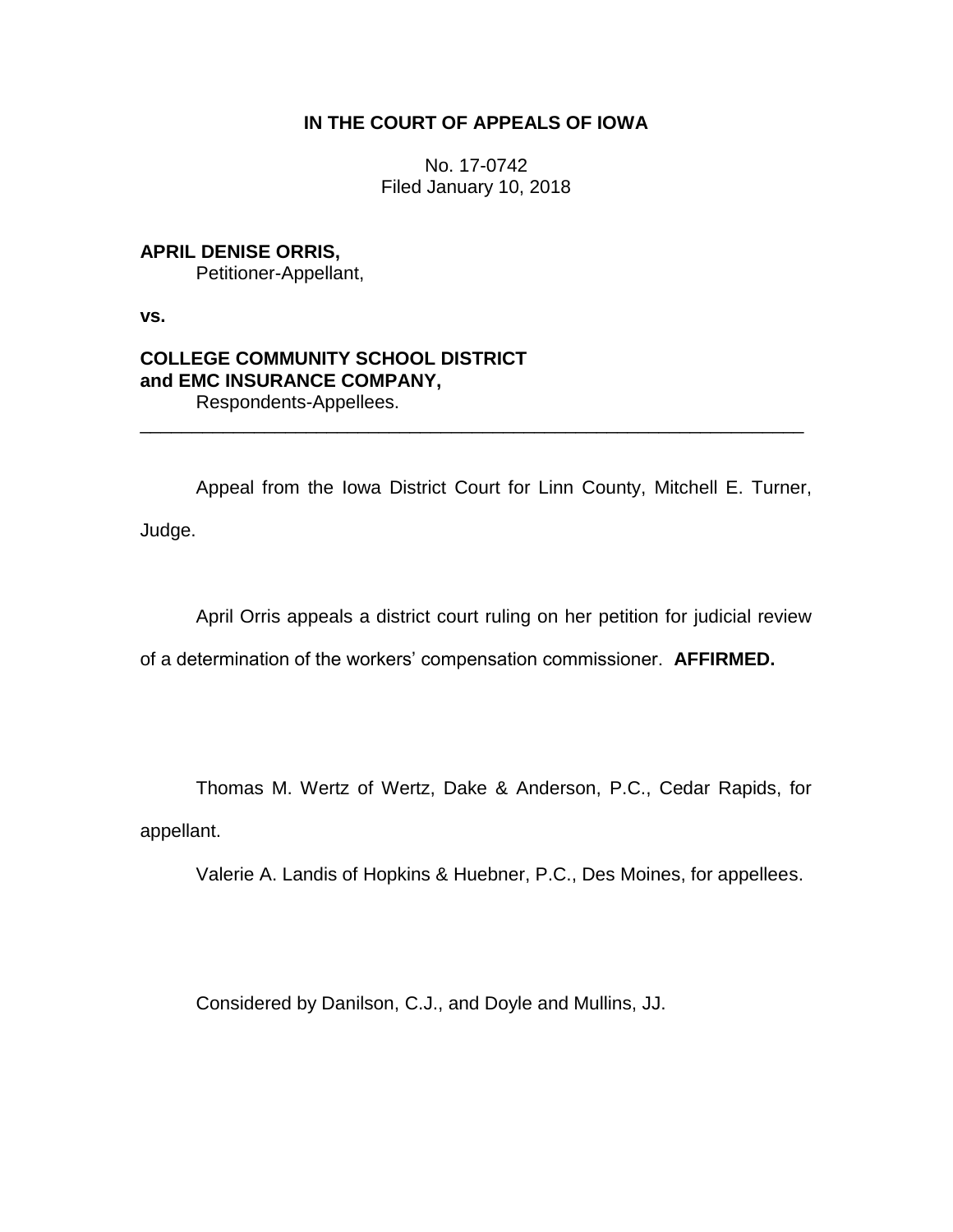#### **MULLINS, Judge.**

April Orris appeals a district court ruling on her petition for judicial review of a determination of the workers' compensation commissioner. She contends the district court erred in finding substantial evidence supported the commissioner's rejection of an uncontroverted expert opinion regarding the causation of her worsened condition.

#### **I. Background Facts and Proceedings**

In May 2005, Orris was injured in the course of her employment with College Community School District (CCSD). *Coll. Cmty. Sch. Dist. v. Orris*, No. 11-1848, 2012 WL 2407558, at \*1 (Iowa Ct. App. June 27, 2012), *further review denied* (Aug. 21, 2012). In 2008, Orris filed a workers' compensation claim against CCSD and its workers' compensation insurance carrier, EMC Insurance Company. *See id.* at \*2. Following agency and judicial-review proceedings, this court affirmed (1) the agency's initial arbitration determination that, among other things, "Orris suffered from fibromyalgia aggravated by the work injury, as well as chronic pain" and (2) the resulting award of "permanent partial disability benefits equal to thirty-percent industrial disability." *Id.* at \*2–4.

In December 2013, Orris filed a review-reopening petition seeking an increase of her award. *See* Iowa Code § 86.14(2) (2013). She contended her fibromyalgia condition had substantially worsened since the 2009 arbitration hearing and her award should therefore be increased. Following hearing, the deputy commissioner concluded Orris proved "by a preponderance of the evidence that her fibromyalgia condition or symptoms have substantially changed and worsened since the 2009 arbitration hearing." However, the deputy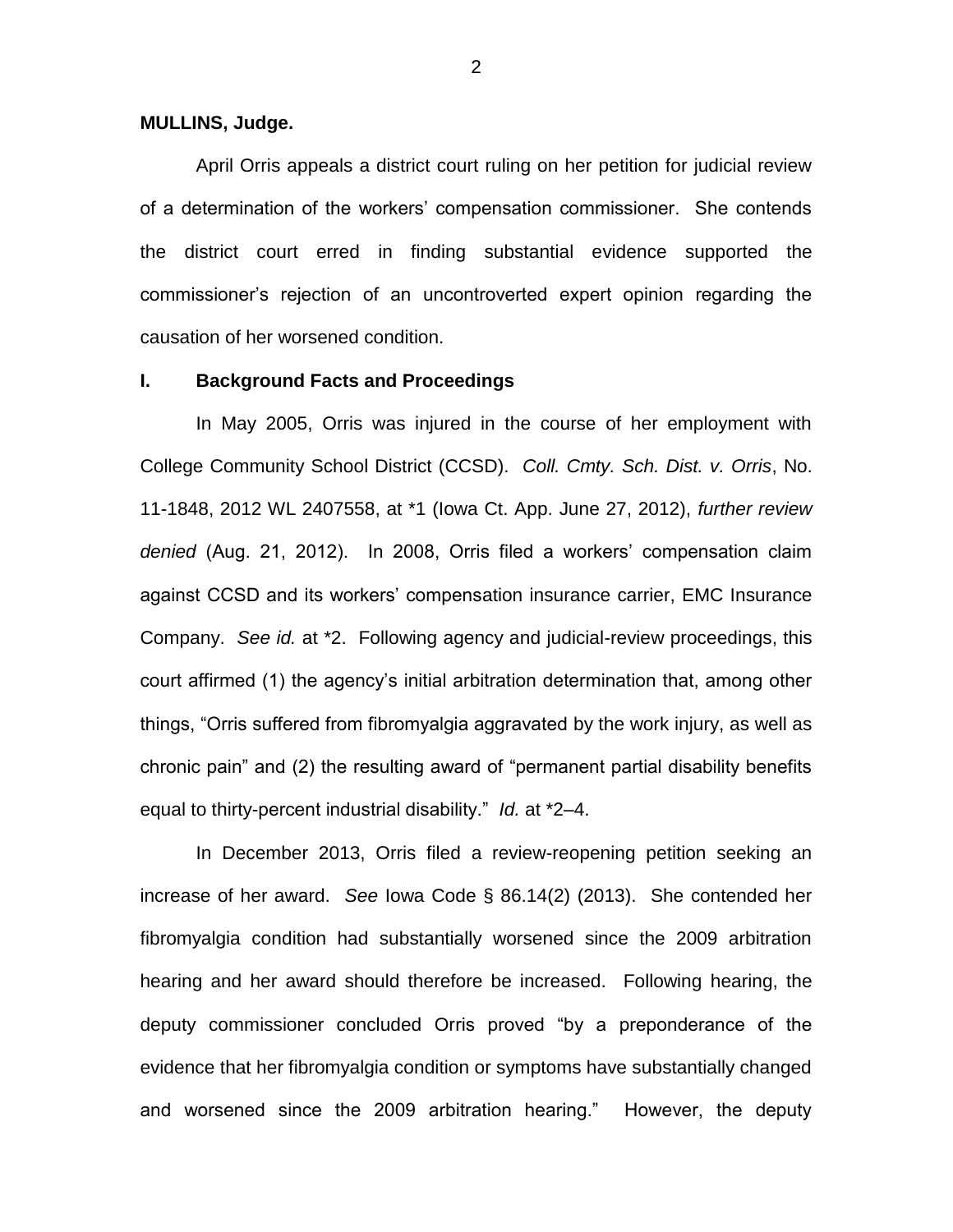commissioner went on to conclude Orris "failed to prove that her increase or exacerbation of fibromyalgia symptoms is causally related to her initial work injury in May 2005." The deputy commissioner therefore denied Orris's request for an increase in benefits. On appeal, the commissioner affirmed the deputy commissioner's ruling in its entirety.

Orris filed a petition for judicial review of the agency decision. The district court ultimately affirmed the agency determination, concluding:

It was appropriate for [the agency] to find that Ms. Orris failed in her burden to prove that the worsening of her fibromyalgia symptoms was causally related to her 2005 injury. The Court has reviewed the entire record and concludes that the final agency action in this matter is sufficiently stated and supported by substantial evidence in the record and should not be disturbed on judicial review.

As noted, Orris appeals.

#### **II. Standard of Review**

"Judicial review of agency decisions is governed by Iowa Code section 17A.19." *Brakke v. Iowa Dep't of Nat. Res.*, 897 N.W.2d 522, 530 (Iowa 2017) (quoting *Kay-Decker v. Iowa State Bd. of Tax Review*, 857 N.W.2d 216, 222 (Iowa 2014)); *accord Warren Props. v. Stewart*, 864 N.W.2d 307, 311 (Iowa 2015). The district court acts in an appellate capacity in judicial-review proceedings. *Iowa Med. Soc'y v. Iowa Bd. of Nursing*, 831 N.W.2d 826, 838 (Iowa 2013) (quoting *City of Sioux City v. GME, Ltd.*, 584 N.W.2d 322, 324 (Iowa 1998)). On appeal, this court "appl[ies] the standards of section 17A.19(10) to determine if we reach the same results as the district court." *Brakke*, 897 N.W.2d at 530 (quoting *Renda v. Iowa Civil Rights Comm'n*, 784 N.W.2d 8, 10 (Iowa 2010)); *accord Des Moines Area Transit Auth. v. Young*, 867 N.W.2d 839, 842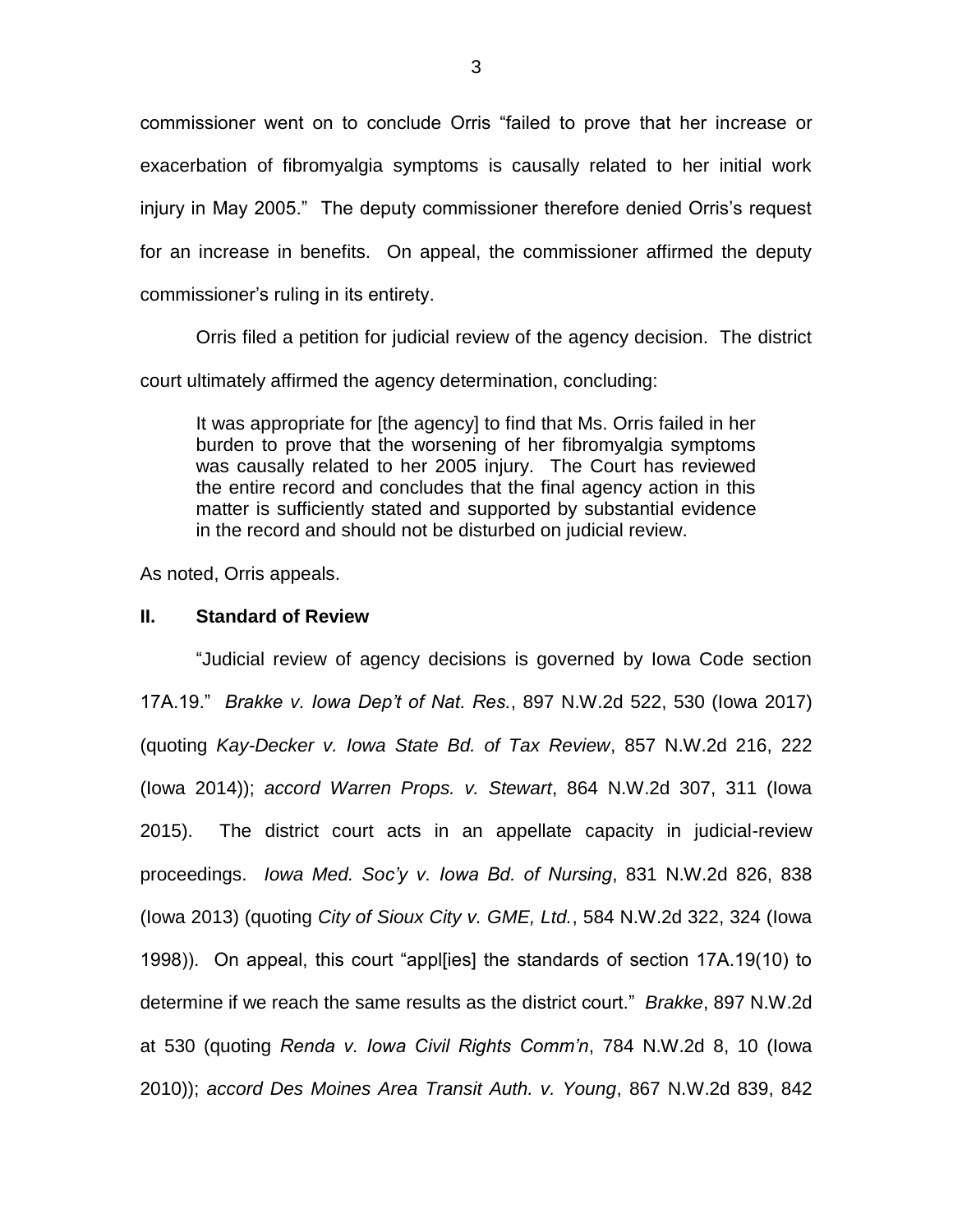(Iowa 2015). Relief in a judicial-review proceeding is appropriate only "if the agency action prejudiced the substantial rights of the petitioner and if the agency action falls within one of the criteria listed in section 17A.19(10)(a) through (n)." *Brakke*, 897 N.W.2d at 530.

"Our review of a decision of the workers' compensation commissioner varies depending on the type of error allegedly committed by the commissioner." *Jacobson Transp. Co. v. Harris*, 778 N.W.2d 192, 196 (Iowa 2010). Where, as here, the alleged "error is one of fact, we must determine if the commissioner's findings are supported by substantial evidence." *Id.*; *see* Iowa Code § 17A.19(10)(f). This court is not entitled to reweigh the evidence in a substantial-evidence review—we only determine whether substantial evidence supports the agency finding. *Arndt v. City of Le Claire*, 728 N.W.2d 389, 394–95 (Iowa 2007). "Evidence is substantial when a reasonable person could accept it as adequate to reach the same findings." *Bearinger v. Iowa Dep't of Transp.*, 844 N.W.2d 104, 106 (quoting *Ludtke v. Iowa Dep't of Transp.*, 646 N.W.2d 62, 65 (Iowa 2002)). "If the agency's findings are supported by substantial evidence, those findings are binding upon us." *Fed. Express Corp. v. Mason City Human Rights Comm'n*, 852 N.W.2d 509, 510–11 (Iowa Ct. App. 2014).

### **III. Analysis**

Orris argues the district court erred in finding substantial evidence supported the commissioner's rejection of an allegedly uncontroverted expert opinion regarding the causation of her worsened condition.

"[T]he workers' compensation commissioner is authorized to 'reopen an award for payments or agreement for settlement . . . [to inquire] into whether or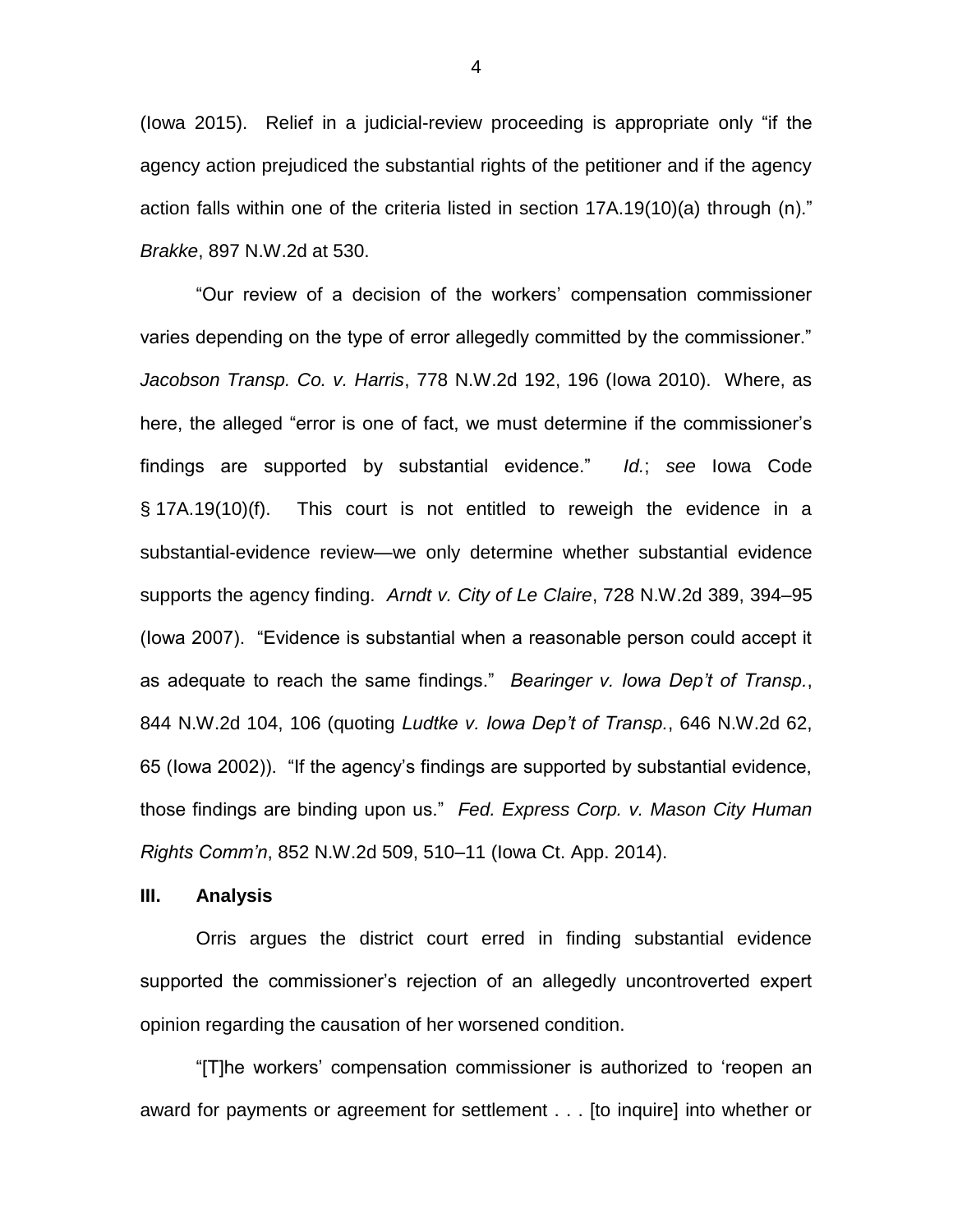not the condition of the employee warrants an . . . increase of compensation so awarded or agreed upon." *Kohlhass v. Hog Slat, Inc.*, 777 N.W.2d 387, 391 (Iowa 2009) (first ellipsis and alteration in original) (quoting Iowa Code § 86.14(2)). "The workers' compensation statutory scheme contemplates that future developments (post-award and post-settlement developments), including the worsening of a physical condition . . . , should be addressed in reviewreopening proceedings." *Id.* at 392. Although a claimant is not required to show his or her current condition was not contemplated by the commissioner at the time of the original hearing, when an increase in compensation is sought, "the employee bears the burden of establishing by a preponderance of the evidence that his or her current condition was 'proximately caused by the original injury.'" *Id.* at 392–93 (quoting *Simonson v. Snap-on Tools Corp.*, 588 N.W.2d 430, 434 (Iowa 1999)). "A cause is proximate if it is a substantial factor in bringing about the result"—"[i]t only needs to be one cause, it does not have to be the only cause." *Blacksmith v. All-American, Inc.*, 290 N.W.2d 348, 354 (Iowa 1980). Where the worsened condition underlying the request for an increase in benefits is a result of factors independent of the original work injury, there is no causal nexus between the injury and the worsened condition. *See US West Commc'ns, Inc. v. Overholser*, 566 N.W.2d 873, 877 (Iowa 1997). The burden is on the claimant to prove the original injury was a proximate cause of his or her subsequent condition; "a possibility is insufficient; a probability is necessary." *Sondag v. Ferris Hardware*, 220 N.W.2d 903, 905 (Iowa 1974). Whether the worsened condition has a direct causal connection with the employment or arose independently thereof is essentially within the domain of expert testimony, and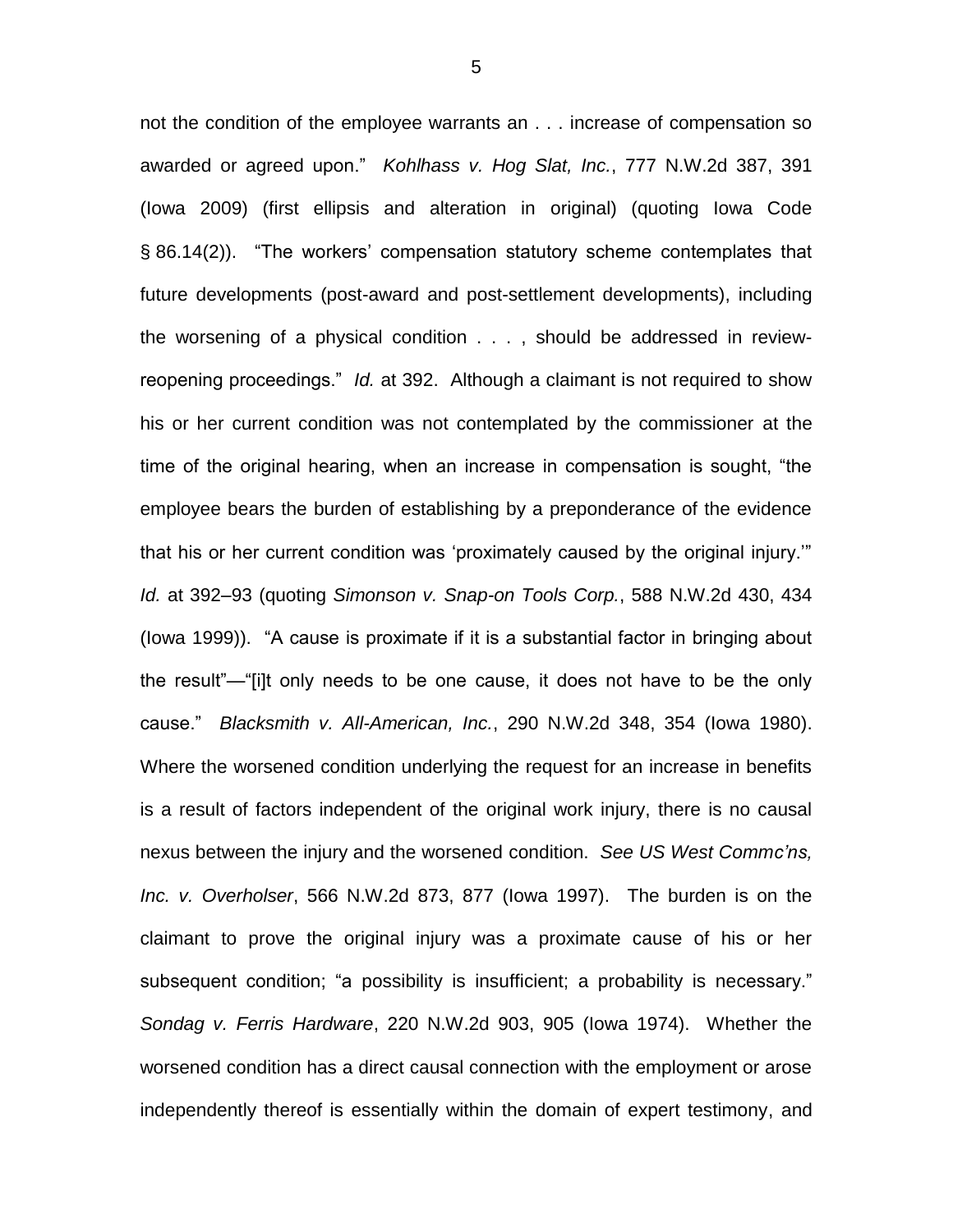"the weight to be given such an opinion is for the finder of fact." *Bodish v. Fischer, Inc.*, 133 N.W.2d 867, 870 (Iowa 1965). "If the agency's findings are supported by substantial evidence, those findings are binding upon us." *Fed. Express Corp.*, 852 N.W.2d at 510–11.

At the review-reopening hearing, Orris characterized her fibromyalgia as causing her severe muscle pain, fatigue, insomnia, and headaches. She has been prescribed several different medications over the years to assist in alleviating her symptoms. Despite these measures, Orris testified her fibromyalgia symptoms have worsened since the arbitration hearing. Her flare ups were initially mild, lasting from a few days to a few weeks, but now her "flares are a lot more frequent, and they last a lot longer."

In or around Novermber 2011, Orris's sister was diagnosed with breast cancer. Orris moved to Texas in August 2012 to be closer to her sister. The stress associated with the move caused a flare in her fibromyalgia symptoms. In November 2014, Orris's husband was also diagnosed with cancer. Her family members' diagnoses have caused Orris a great deal of stress. Sometime after moving to Texas, Orris spent a brief period of time working as a tutor for a local school district. Working in this position was "strenuous," "fatiguing," and "painful." Orris testified she is "quite aware" that the negative stressors in her life can aggravate her fibromyalgia. She specifically testified that stressors in her life have caused her fibromyalgia symptoms to flare up in the past. In August 2014, Orris was diagnosed with psoriatic arthritis. She conceded at the hearing that this diagnosis is unrelated to her work injury. This condition causes Orris "very intense, stinging" pains in her joints.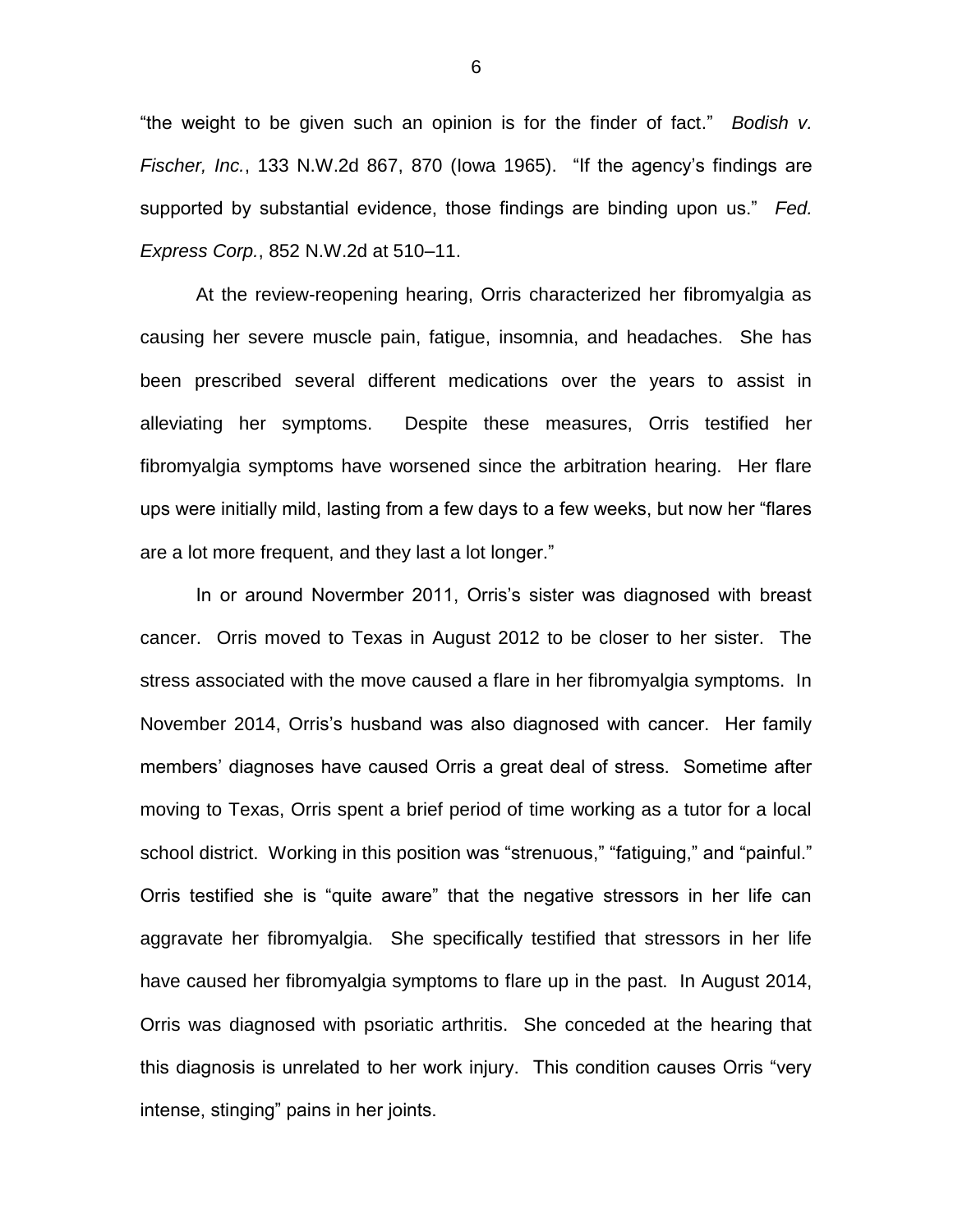Orris's expert, Dr. Bansal, completed an independent medical evaluation

of Orris in October 2014. On the issue of causation, Dr. Bansal reported:

Ms. Orris'[s] clinical course has followed a typical pattern for post traumatic fibromyalgia, initiating from the work injury on May 20, 2005.

. . . . . . . [F]rom both mechanistic and temporal standpoints, her current fibromyalgia is related to her May 20, 2005 injury at College Community Schools. Her continued symptomology has followed a logical medical progression, and is consistent with the medical literature on the subject.

In November 2014, counsel for the appellees sent a letter to Dr. Bagheri,

Orris's treating rheumatologist prior to 2011, requesting he review Orris's medical

records since her last visit with him and prepare a report reflecting his opinions

on Orris's condition. Dr. Bagheri subsequently provided an opinion based on his

review of Orris's medical records since he last treated her in December 2011.

Dr. Bagheri, discussed a number of studies in his report and ultimately advised,

in relevant part, the following:

Fibromyalgia in general is a condition with occasional, and sometimes frequent, flare-ups. It is not unusual for patients to experience wax and wane in their symptoms, including pain, fatigue and sleep problems. Most patients with fibromyalgia continue to have chronic pain and fatigue . . . .

. . . . . . . "[C]atastrophizing" about the pain of fibromyalgia is associated with increased awareness of pain (as indicated by increased brain activation in response to painful stimuli in functional magnetic resonance images) and also is associated with worsening of, rather than improvement in, symptoms.

Although fibromyalgia is lifelong, it does not get worse and is not fatal. Some studies show that fibromyalgia symptoms remain stable over the long term, while others report that more than a quarter of patients see improvement in their pain symptoms over time. Studies suggest that regular exercise improves the outlook. People with a significant life crises or who are on disability have a poorer outcome based on their:

Ability to work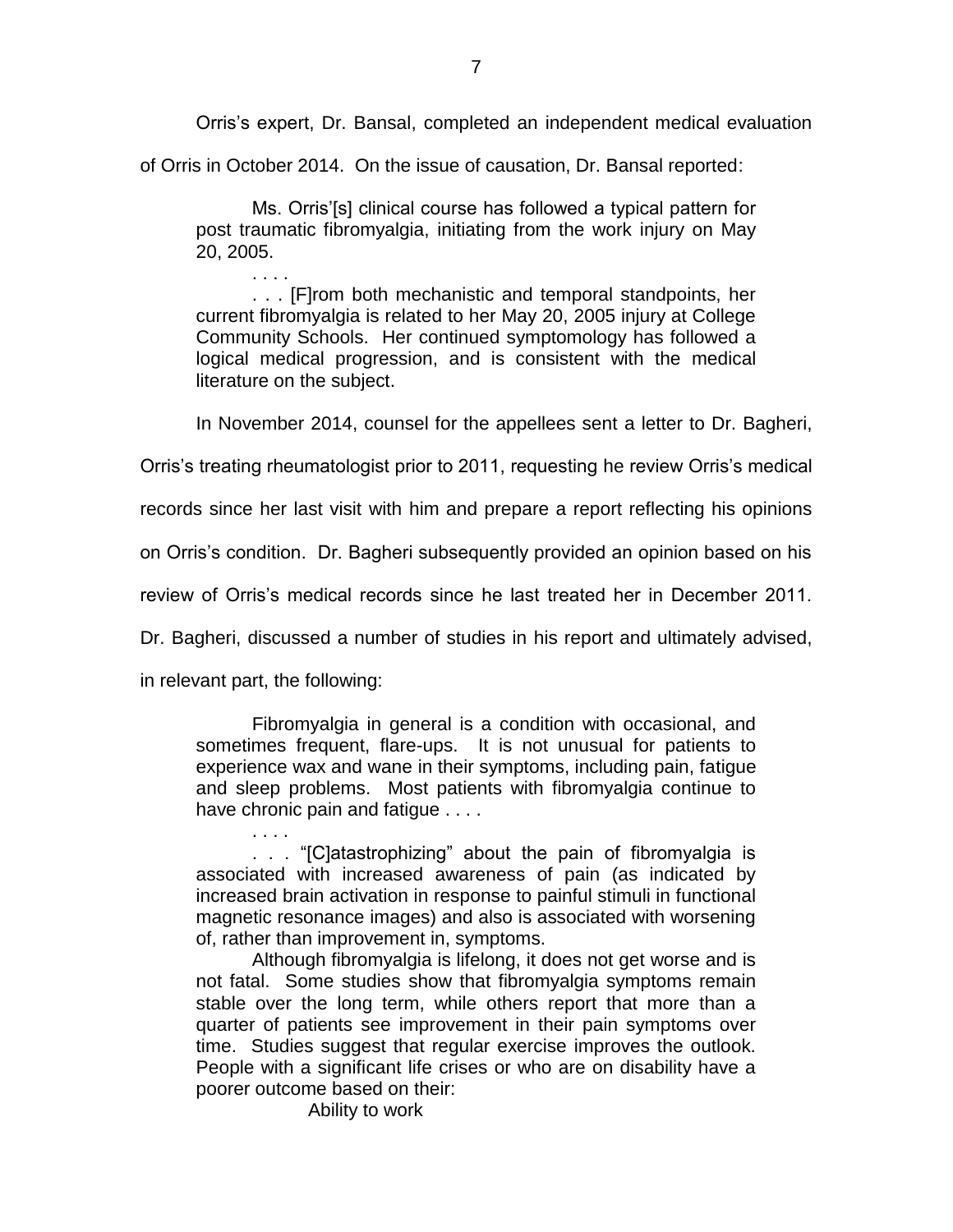**Depression** Disturbed sleep Fatigue Feelings about their condition Pain

In his ruling, the deputy commissioner noted both Dr. Bansal and Dr. Bagheri's reports offered opinions on the issue of causation. The deputy commissioner acknowledged Dr. Bansal's opinion that Orris's 2005 injury was causally related to the increased severity of Orris's symptoms but noted its review of the authorities cited by Dr. Bansal, one of which stated "increased stress can increase symptoms related to fibromyalgia." As to Dr. Bagheri's report, the deputy commissioner noted he "is qualified to provide opinions about the cause of any current symptoms or worsening of [Orris's] condition." In weighing the respective doctors' opinions, the deputy commissioner stated:

Considering the credibility and accuracy of these competing opinions requires evaluation of the physicians' respective credentials, training, as well as their perspective and ability to assess claimant's condition. Clearly, Dr. Bansal has an advantageous position having evaluated claimant in 2011 and again in 2014. He has clearly evaluated claimant most recently and had a chance to take a recent history from Ms. Orris. Dr. Bansal cites certain medical studies and articles, though he does not really explain the outcomes of those studies or their significance and applicability to this case.

Dr. Bagheri is a rheumatologist. Treatment of fibromyalgia is clearly within his medical specialty. Dr. Bagheri is familiar with claimant's work injury, her symptoms, and her medical care having served as her rheumatologist. However, he has not observed or examined claimant since 2011.

The deputy commissioner additionally reviewed one of the authorities contemplated in the initial arbitration decision, a brochure issued by the Arthritis Foundation. This brochure provided, "[F]actors such as infectious illness, physical trauma, emotional trauma, or hormonal changes may trigger the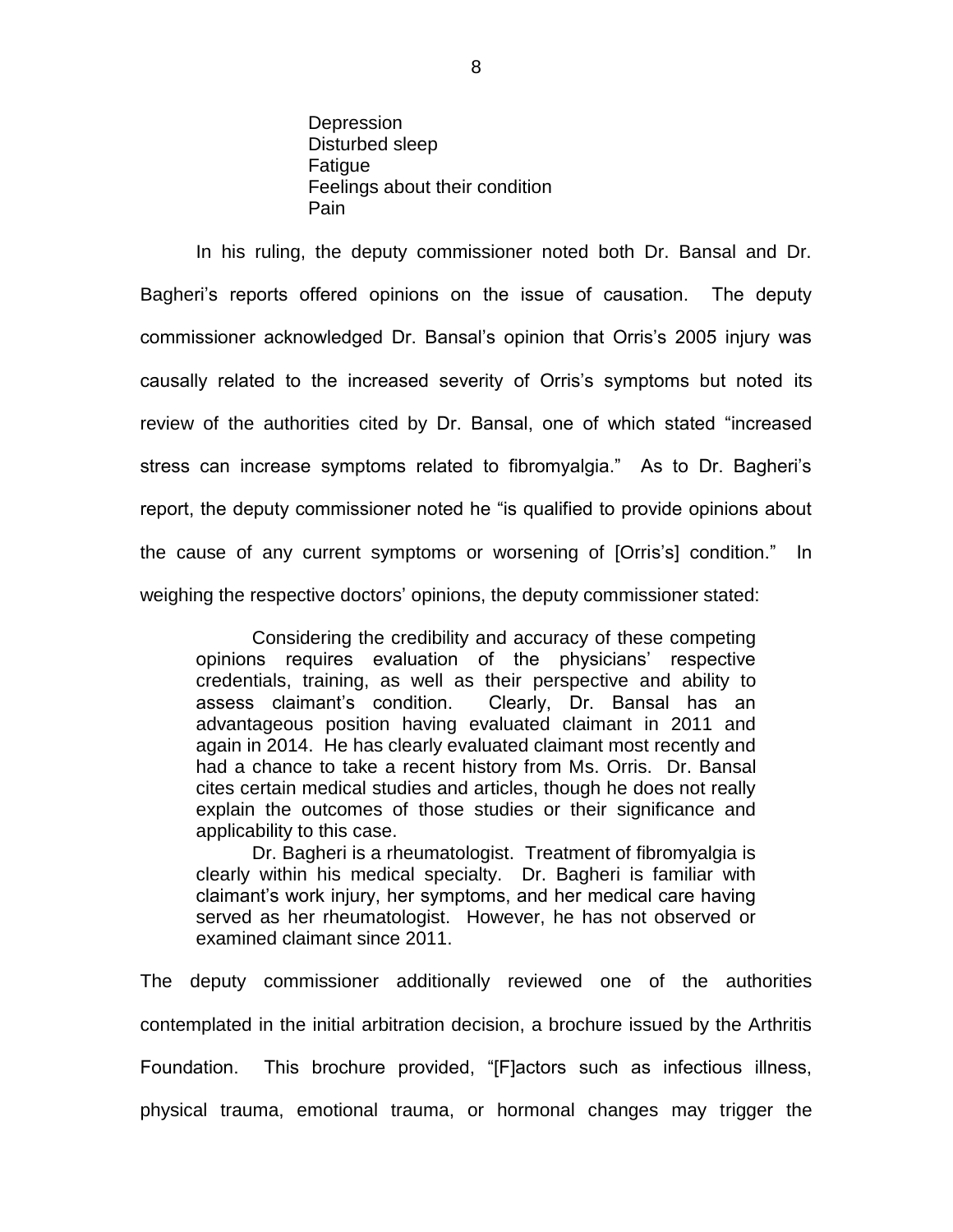development of generalized pain, fatigue, and sleep disturbances that characterize the condition." The deputy commissioner concluded the "brochure appears to be consistent with the findings and studies cited and discussed by Dr. Bagheri."

The deputy commissioner went on to discuss a number of emotional traumas the record indicated Orris experienced since the arbitration hearing: losing her relationship with her mother due to the stressfulness of the relationship, the stress of moving from Iowa to Texas in 2012, her sister's terminal-cancer diagnosis, her husband's cancer diagnosis, her nephew's illness, and her own diagnosis of psoriatic arthritis. The deputy commissioner concluded:

These are clearly additional personal life stressors that are unrelated to the original work injury. In fact, claimant admits that personal stressors can and do aggravate her fibromyalgia symptoms.

. . . . Dr. Bagheri's explanation of the typical course of fibromyalgia symptoms as remaining the same or decreasing with time is supported by the medical research he cites. Dr. Bagheri's explanation that stress can cause an increase or exacerbation of fibromyalgia symptoms is supported by the medical research he cites and by claimant's own admission. Dr. Bagheri's opinions appear most consistent with the facts of this case, particularly given the number of stressors in Ms. Orris'[s] life and those stressors temporal relationship to claimant's increase in fibromyalgia symptoms since 2011.

Therefore, when I weigh the competing causation opinions offered by Dr. Bansal and Dr. Bagheri, I find the opinions of Dr. Bagheri to be more convincing in this case. Having accepted Dr. Bagheri's opinions, I find that Ms. Orris has failed to prove that her increase or exacerbation of fibromyalgia symptoms is causally related to her initial work injury in May 2005.

Orris argues Dr. Bagheri's report is a "non-opinion," and therefore Dr.

Bansal's allegedly "uncontroverted" opinions should prevail. We find no error in